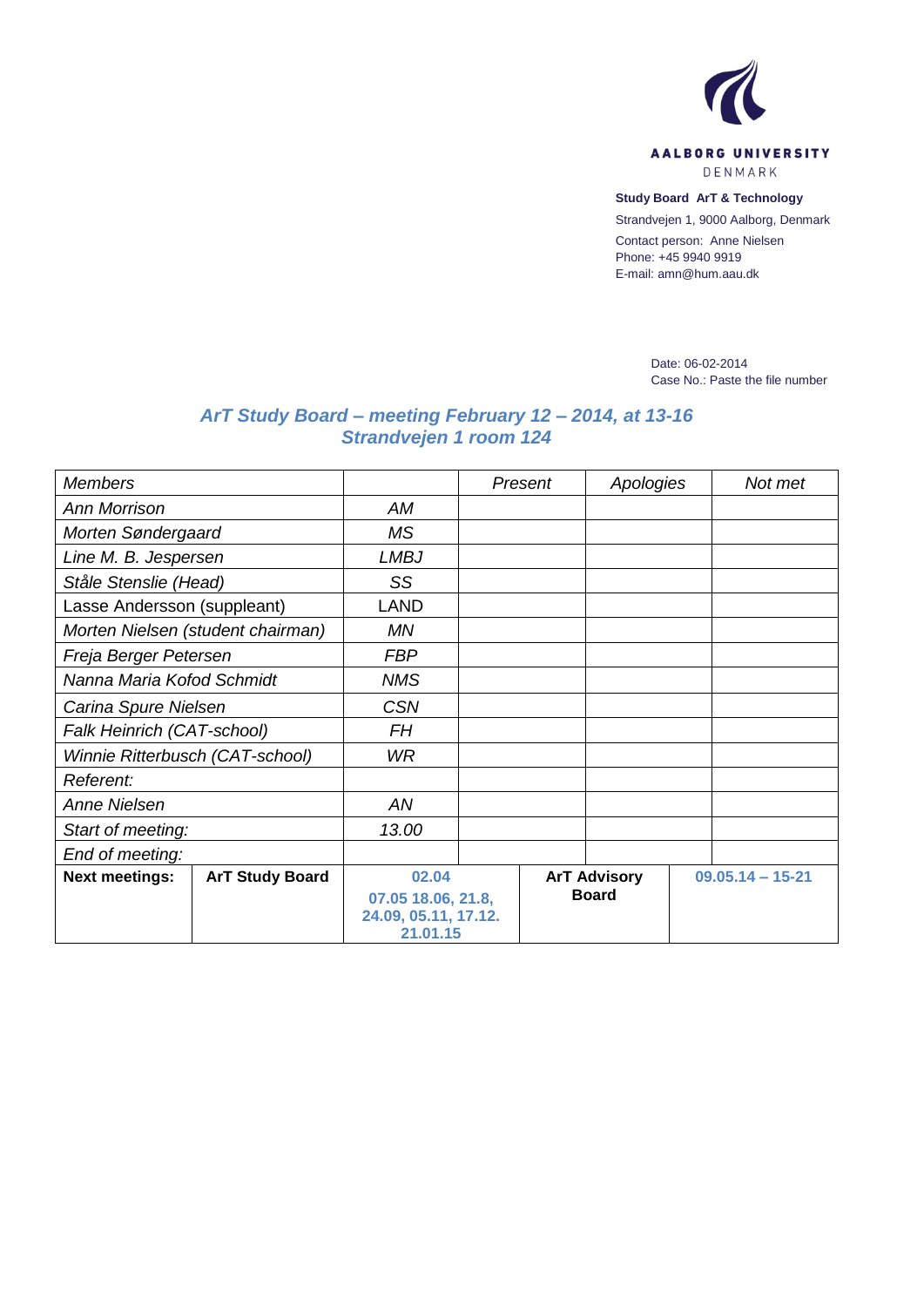

| 1. | <b>Approval of Agenda.</b>                                                                                              |
|----|-------------------------------------------------------------------------------------------------------------------------|
|    |                                                                                                                         |
| 2. | Approval of Minutes - meeting January 15, 2014.                                                                         |
|    |                                                                                                                         |
| 3. | <b>Announcements:</b>                                                                                                   |
|    | News from Head of Study Board (SS)                                                                                      |
|    | Group size for 6. Semester. Can there be more than 3 students to a group?                                               |
|    | One semester coordinator for all semesters + one artistic responsible setting the artistic agenda.                      |
|    | ArT Brochure                                                                                                            |
|    | Video competition                                                                                                       |
|    | <b>Relate News (SS)</b>                                                                                                 |
|    | News from CAT-School (FH)                                                                                               |
|    | Semester evaluation Fall 2013.                                                                                          |
|    | <b>News from Students Representative</b>                                                                                |
|    | News from Study Counselors (MN/NMKS)                                                                                    |
|    |                                                                                                                         |
| 4. | <b>Strategy and action plan (MS/MN)</b><br>Kompetence profile - from the Art Advisory Board (from last meeting) (MS/MN) |
| 5. | Semester guides spring 2014<br>ArT2 - ArT4 - ArT6 (to be approved with all descriptions)<br>$\bullet$                   |
| 6. | <b>Collaboration with External Partners</b>                                                                             |
| 7. | Suggestion for the new 1. Semester 5ECTS course, see attached document                                                  |
|    |                                                                                                                         |